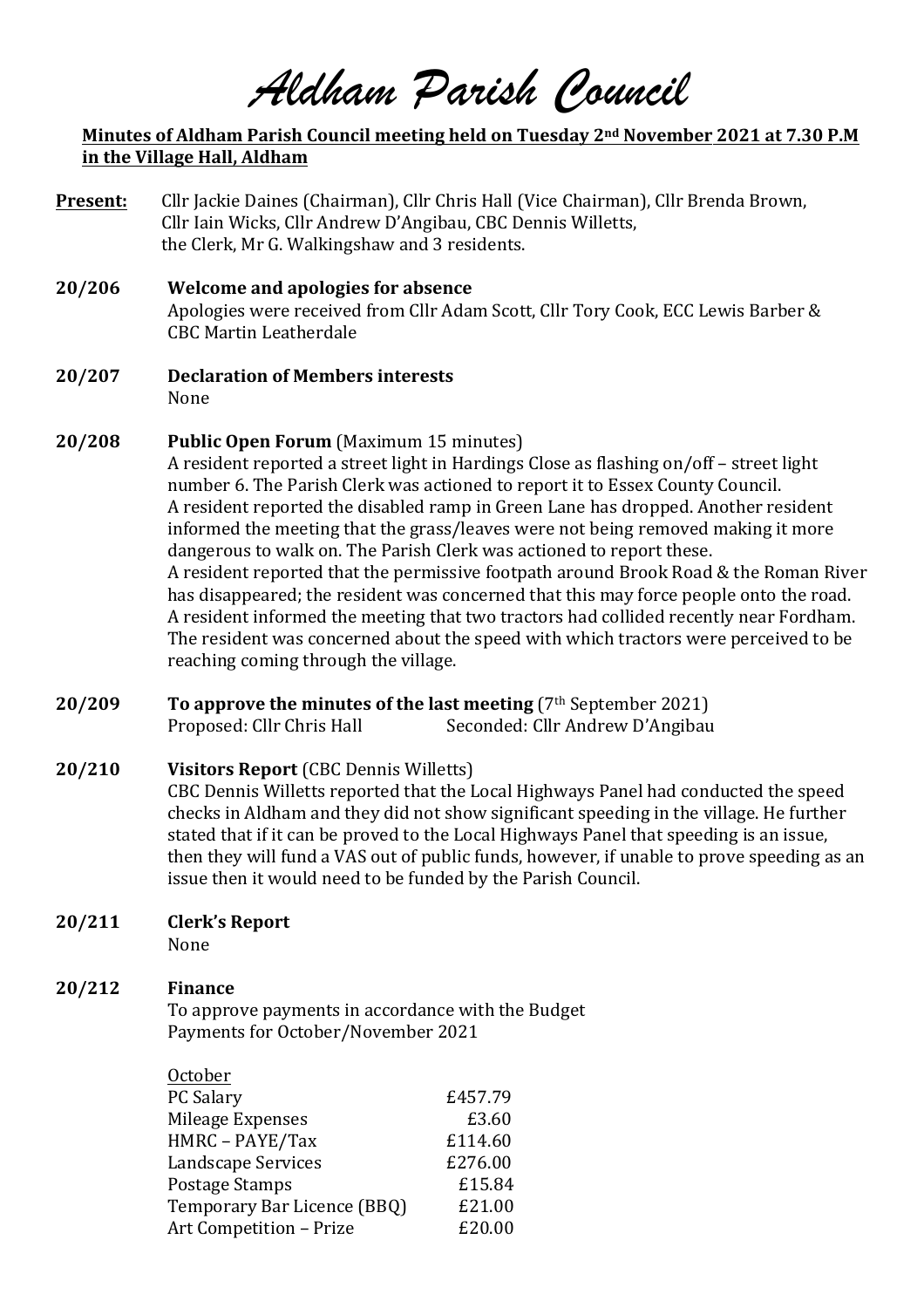| <b>BBQ Event Food</b>        | £179.07   |
|------------------------------|-----------|
| Street Lighting (CBC)        | £12.92    |
| <b>BT Phone Box</b>          | £150.00   |
| <b>BBQ Event Food</b>        | £55.39    |
| Total                        | £1,306.21 |
| November                     |           |
| PC Salary                    | £457.99   |
| Mileage Expenses             | £3.60     |
| HMRC - PAYE/Tax              | £114.40   |
| Landscape Services           | £168.00   |
| Glasdon UK LTd (Rubbish Bin) | £486.86   |
| Total                        | £1,230.85 |

Proposed: Cllr Chris Hall Seconded: Cllr Jackie Daines Agreed by all

### **20/213 Planning/Housing**

- 213.1 Applications for discussion at meeting **None**
- 213.2 Planning Applications Observations conveyed under delegated authority since last meeting **None**
- 213.3 Planning Applications Decisions received since last meeting **212087** - Half a Loaf Cottage, Rectory Road, Aldham - Removal of existing render from North, East & West external elevations. Remove timber cladding and replace with matching soft wood painted light cream to match existing. Remove sand and cement render from internal north elevation & East elevation ground floor.

**Comments:** No Objections **Decision:** Approve conditional

# **212088 - Half a Loaf Cottage, Rectory Road, Aldham**

Removal of all existing sand and cement render from the North, East and West external elevations of the original cottage. Remove the existing light cream painted timber cladding. **Comments:** No Objections **Decision:** Approve conditional

# **20/214 Speeding in Aldham**

CBC Dennis Willetts covered this under visitors report (20/210)

#### **20/215 Millennium Playing Field & Playground**

The Chairman, Jackie Daines had met with a local landowner to see if some land could be set aside for a playground for the village. The landowner informed the chairman that housing was being considered for a site opposite Hardings Close for four houses and that a playground could be included in the development. The Parish Council would not support the building of the four houses and therefore would reject the development. Cllr Iain Wicks stated that this would set a dangerous precedent for housing outwith the village envelope. Agreed by all.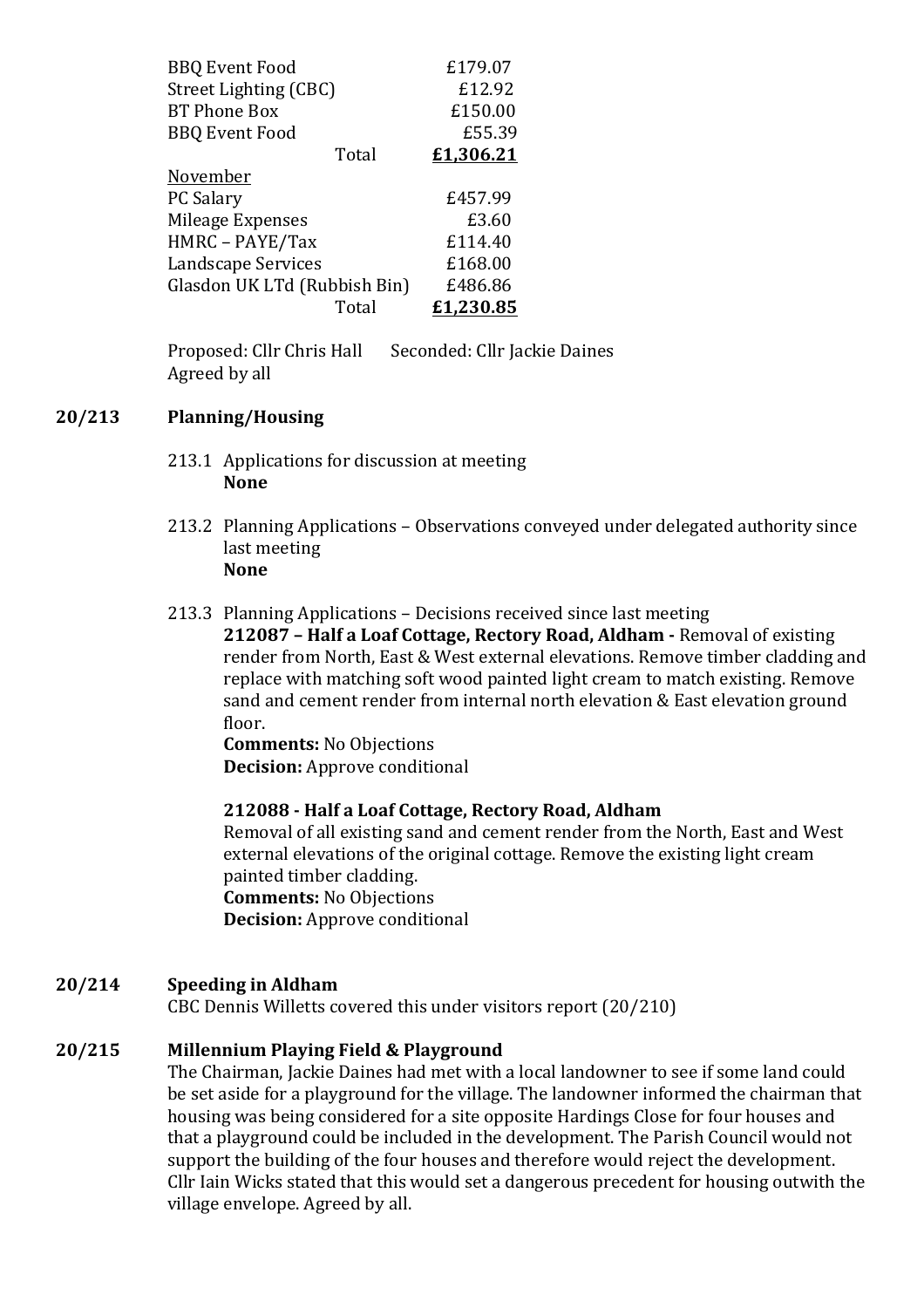CBC Dennis Willetts suggested putting together a Neighbourhood Plan to protect areas from development. It was proposed that an EGM meeting be scheduled for Tuesday  $7<sup>th</sup>$ December 2022 at 7.30 p.m. for the Parish Council to discuss whether to go ahead with a neighbourhood plan.

For: 4 Against: 1

The Parish Clerk was actioned to invite 2 people from Eight Ash Green Parish Council and 2 from West Bergholt Parish Council to talk about what is involved in putting together a neighbourhood plan.

# **20/216 Village Hall Event**

Tyler-Kemp Band has been booked for the 11<sup>th</sup> December 2021. The Parish Clerk was actioned to put an advert in the Grapevine and to put up posters on the notice board for the event. The Event will be free and people can bring their own food or drink (however, the bar will be open on the night as well). Cllr Iain Wicks will obtain a special event licence for the evening.

#### **20/217 Queens Platinum Anniversary Celebrations**

Durango has been booked for Saturday 4<sup>th</sup> June 2022.

### **20/218 Footpaths**

Footpath 3 - It was agreed that permission would be given for the farmer to divert the footpath to the edge of the field. For: 1 Against: 4

### **20/219 Community Speedwatch (CSW)**

No further action at present - waiting on speed gun to be calibrated and new location on Ford Street to be agreed.

#### **20/220 Facebook**

The Parish Council has agreed on the following response in relation to facebook.

*Thanks for your question, we're here to help so would be grateful if you could send it to us at this email address, aldhampc@gmail.com\**

*The Parish Clerk can then make sure we take any action as necessary. We also welcome members of the village community to attend Parish Council meetings, and we hold a public open forum at each meeting for local people to raise issues of concern. Everyone is welcome.*

*\* This is in order to maintain a clear audit trail of questions & queries to the Council for GDPR purposes.*

Agreed by 6 councillors under delegated authority, 1 no response.

# **20/221 Privacy Policy**

To review Privacy Policy 2021 for publishing on website Proposed: Cllr Iain Wicks Seconded: Chris Hall Agreed by all

# **20/222 GDPR Policy**

To review GDPR Policy 2021 for publishing on website Proposed: Cllr Iain Wicks Seconded: Chris Hall Agreed by all

# **20/223 Ford Street Bridge**

ECC Lewis Barber did not attend this meeting and was unable to give an update.